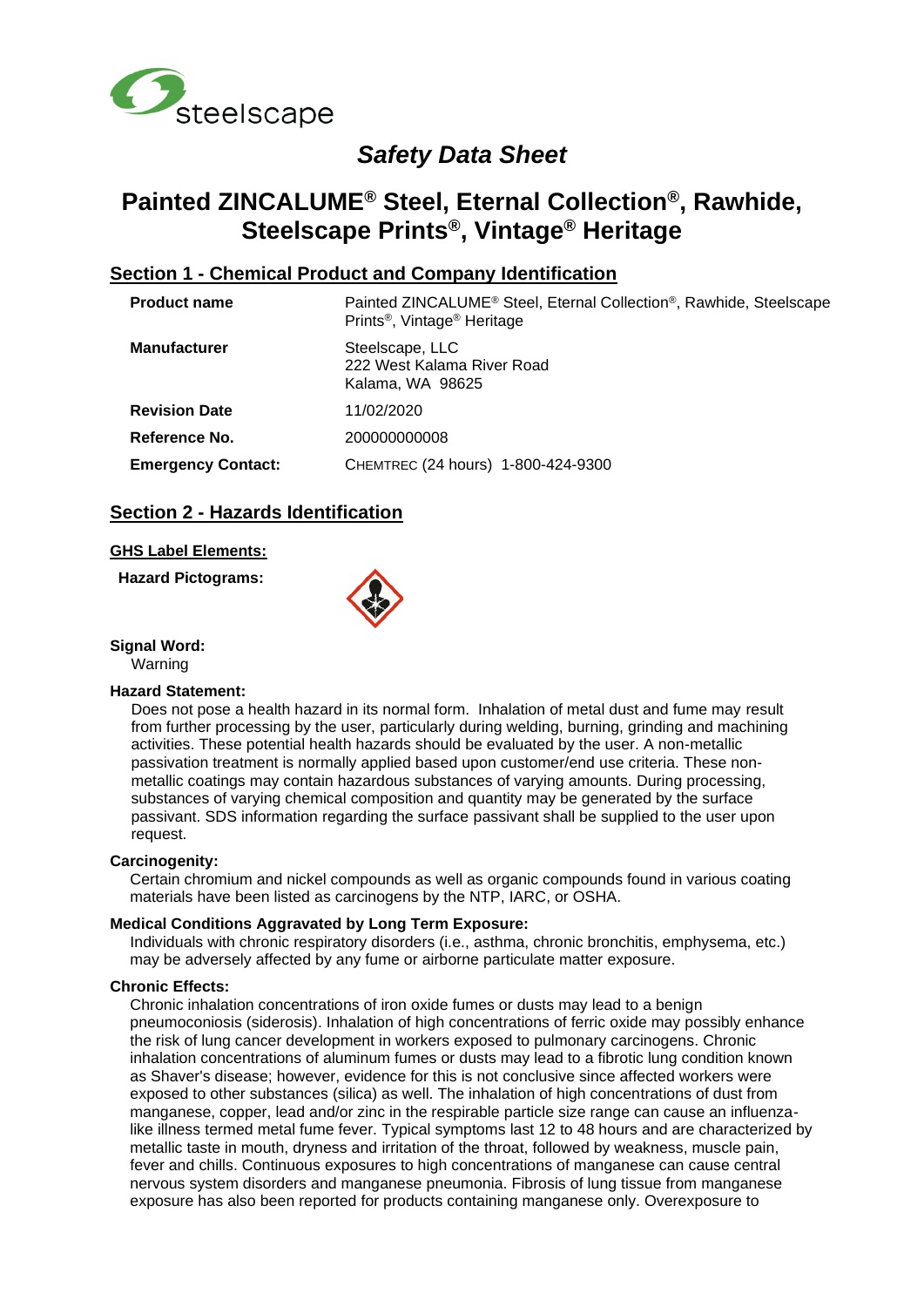aluminum dust can cause shortness of breath. Long term inhalation exposure to high concentrations (overexposure) to pneumoconiotic agents may act synergistically with inhalation of oxides, fumes or dusts of this product to cause toxic effects. Prolonged or repeated contact with unprotected skin may result in skin irritation. Torching or burning operations on steel products with oil or organic coating may produce emissions which can be irritating to the eyes and respiratory tract.

## **Precautionary Statement:**

Inhalation of metal dust and fume may result from further processing by the user, particularly during welding, burning, grinding and machining activities. These potential health hazards should be evaluated by the user.

|                                                                                                                                                                 | CAS-No.   |                | Weight%    |  |
|-----------------------------------------------------------------------------------------------------------------------------------------------------------------|-----------|----------------|------------|--|
| <b>Ingredient Name</b>                                                                                                                                          |           | Min            | <b>Max</b> |  |
| <b>Base Metal</b>                                                                                                                                               |           |                |            |  |
| Iron                                                                                                                                                            | 7439-89-6 | <b>Balance</b> | 99.00      |  |
| Carbon                                                                                                                                                          | 7440-44-0 |                | 0.30       |  |
| Manganese Compounds (as Mn)                                                                                                                                     | 7439-96-5 |                | 1.2        |  |
| Phosphorus                                                                                                                                                      | 7723-14-0 |                | 0.15       |  |
| Sulfur                                                                                                                                                          | 7704-34-9 |                | 0.05       |  |
| Silicon                                                                                                                                                         | 7440-21-3 |                | 0.05       |  |
| Aluminum                                                                                                                                                        | 7429-90-5 |                | 0.10       |  |
| <b>Metallic Coating</b>                                                                                                                                         |           |                |            |  |
| Aluminum                                                                                                                                                        | 7429-90-5 | 51.00          | 58.00      |  |
| Zinc (Reportable as a fume or dust)                                                                                                                             | 7440-66-6 | 40.00          | 48.00      |  |
| Silicon                                                                                                                                                         | 7440-21-3 | 1.30           | 1.90       |  |
| Iron                                                                                                                                                            | 7439-89-6 |                | 0.02       |  |
| <b>Surface Coating</b>                                                                                                                                          |           |                |            |  |
| Polyester, siliconized polyester, alkyd,<br>fluorocarbon(PVDF), epoxy, urethane,<br>latex or acrylic paints and primers                                         |           |                | 0.01       |  |
| Polyvinyl Chloride                                                                                                                                              | 9002-86-2 |                | 0.01       |  |
| Polyethylene film                                                                                                                                               | 9002-88-4 |                | 0.01       |  |
| Strontium Chromate-7789-06-2                                                                                                                                    | 7789-06-2 |                | 0.01       |  |
| The weight percentages of these compounds are below the levels for which reporting of exact percentages is required in<br>Section 313 of SARA 40CFR Part 372.38 |           |                |            |  |

## **Section 3 - Composition / Information on Ingredients**

## **Section 4 - First Aid Measures**

## **Eye contact:**

Treat any foreign body in eye by flushing with large amounts of water. Seek medical attention immediately.

## **Skin contact:**

Skin hazards are not expected. However, should dermatitis develop, affected area should be washed with mild soap and water. If irritation or other symptoms develop, seek medical attention. Precautions should be taken to protect against sharp steel edges. If the skin is abraded by handling, seek medical attention.

## **Ingestion:**

Ingestion hazards are not expected.

## **Inhalation:**

For treatment of overexposure to fumes and/or particulates, remove exposed individual to fresh air and seek medical attention. Administer artificial respiration or oxygen if breathing is difficult or has stopped.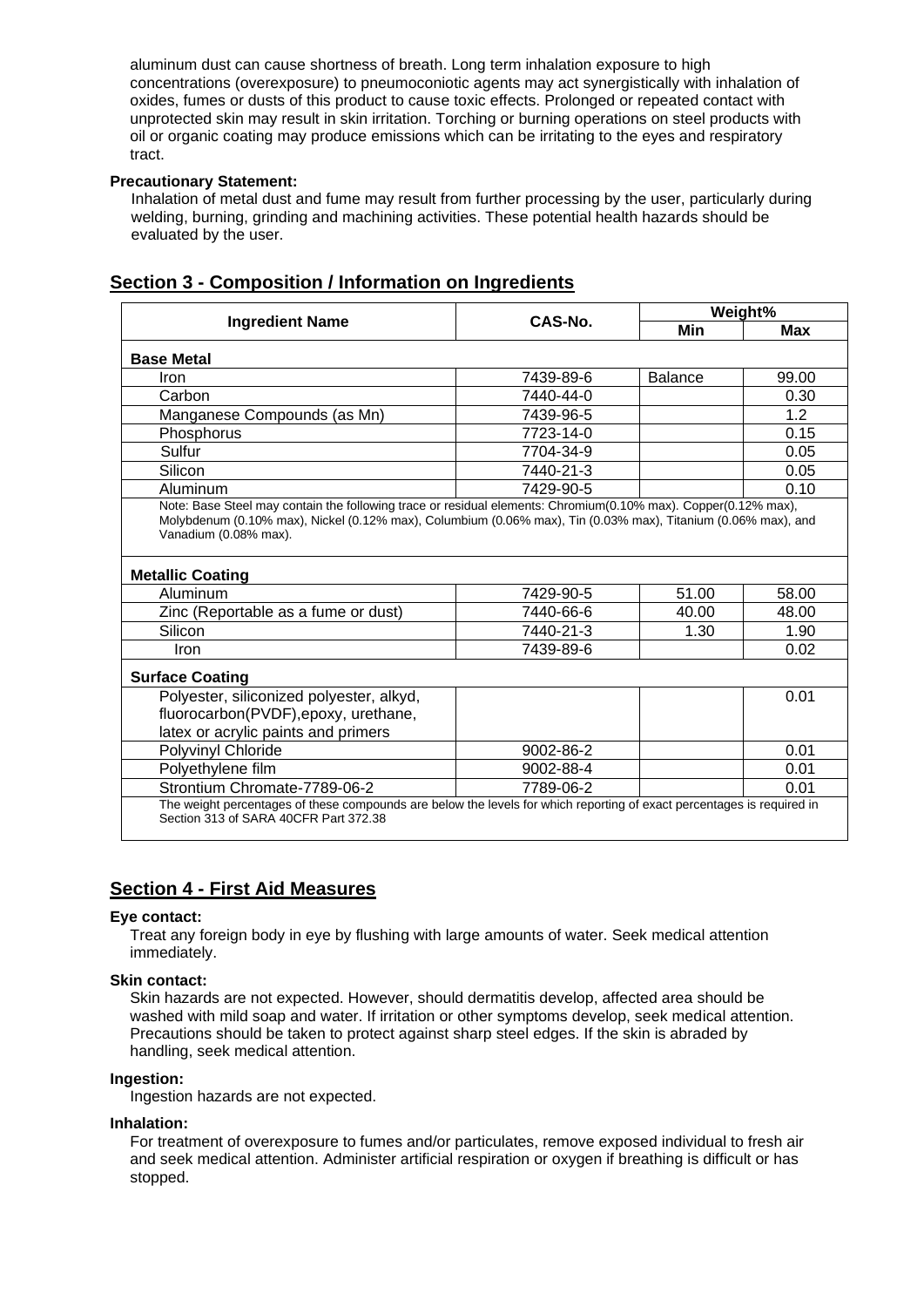## **Section 5 - Fire-Fighting Measures**

Not flammable or combustible. Steel products in the solid state present no fire or explosion hazard and do not contribute to the combustion of other materials.

## **Section 6 - Accidental Release Measures**

Not applicable to this metal in its solid state. For spills involving finely divided particles, clean-up personnel should be protected against contact with eyes and skin. If material is in a dry state, avoid inhalation of dust. Fine, dry material should be removed by vacuuming or wet sweeping methods to prevent spreading of dust. Avoid using compressed air. Do not release into sewers or waterways. Collect material in appropriate, labeled containers for recovery or disposal in accordance with federal, state, and local regulations.

## **Section 7 - Handling and Storage**

Operations with the potential for generating high concentrations of airborne particulates should be evaluated and controlled as necessary. Practice good housekeeping. Avoid breathing fumes and/or dust.

## **Section 8 - Exposure Controls / Personal Protection**

## **Respiratory protection:**

NIOSH/MSHA approved dust and fume respirators should be used to avoid excessive inhalation of particulates. Appropriate respirator selection depends on the magnitude of exposure.

## **Hand protection:**

Protective gloves should be worn as required for welding, burning or handling operations. If material is supplied with oil or other organic coating, wear protective gloves. However, do not continue to use gloves or work clothing that have become saturated with oil. Wash hands and any additional contact areas with soap and water or waterless hand cleaner.

## **Eye protection:**

Use safety glasses or goggles as required for welding, burning, sawing, brazing, grinding or machining operations.

## **Engineering measures:**

Local exhaust ventilation should be provided when welding, burning, sawing, brazing, grinding or machining to prevent excessive dust or fume exposure.

## **Personal protection equipment:**

Operations with the potential for generating high concentrations of airborne particulates should be evaluated and controlled as necessary. Avoid breathing fumes and/or dust.

## **Section 9 - Physical and Chemical Properties**

**Physical State:** Solid **Alter Solid Cology of Convertisers Water Solubility:** Insoluble **Appearance:** Thin sheet metal color, varies w/ topcoat used. **Other Solubilities:** N/A **Appearance:** Thin sheet metal color, varies w/ topcoat used. **Odor:** None **Vapor Pressure (mm Hg): N/A Vapor Density (air = 1):** N/A **Viscosity: N/A <b>Viscosity:** N/A **Formula Weight:** N/A **Formula Weight:** N/A **Formula Weight: N/A Density:** N/A **Surface Tension:** N/A **Surface Tension:** N/A **Surface Tension:** N/A **Surface Tension:** N/A **Sp. Gravity(H2O = 1):** 7.8000N/A **pH:** N/A

**Boiling point/range: N/A<br>Freezing/Melting Point: N/A Evaporation Rate: N/A** 

## **Section 10 - Stability and Reactivity**

## **Chemical Stability:**

Stable under normal conditions of use, storage and transport.

## **Hazardous Conditions to Avoid:**

 Will react with strong acid to liberate hydrogen. Finely divided material may react with water, strong oxidizers, alkaline, and hydrogenated compounds. At temperatures exceeding the melting point of the metallic coating, fumes may be liberated which contain oxides of the metallic coating constituents. At temperatures exceeding the melting point of the base metal, fumes may be liberated which contain oxides of iron and other steel alloying elements.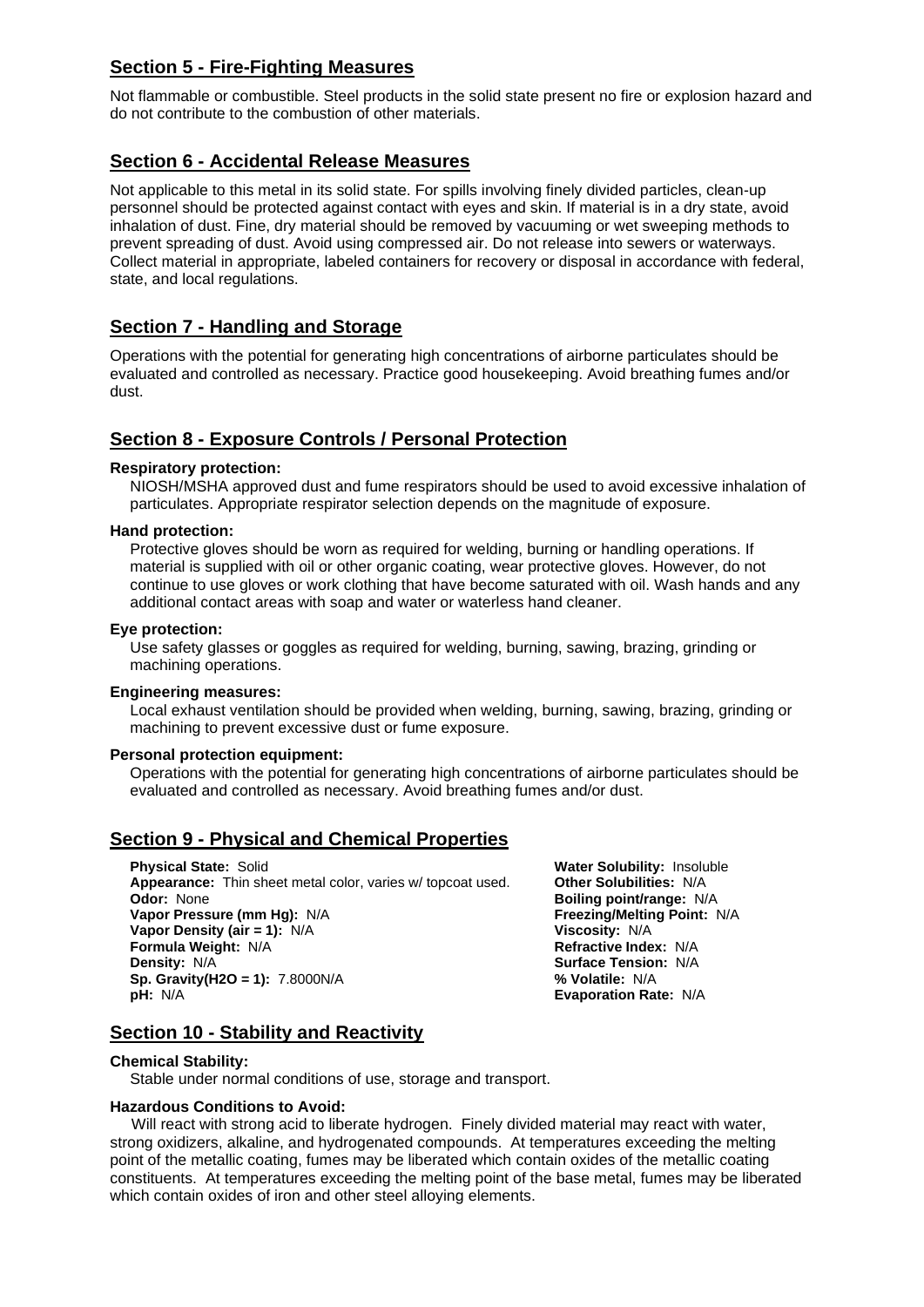## **Section 11 - Toxicological Information**

| <b>Ingredient Name</b>                                                                                                           | LD50 or LC50<br><b>Species /Route</b> | <b>OSHA PEL</b>                        | <b>ACGIH TLV(mg/m3)</b><br>(TWA unless specified)   |  |  |  |
|----------------------------------------------------------------------------------------------------------------------------------|---------------------------------------|----------------------------------------|-----------------------------------------------------|--|--|--|
| <b>Base Metal</b>                                                                                                                |                                       |                                        |                                                     |  |  |  |
| Iron                                                                                                                             | mouse/oral 5.4 mg/kg                  | 10 Iron Oxide Fume                     | 5 Iron Oxide Fume as Fe                             |  |  |  |
| Carbon                                                                                                                           | No Information                        | Not Established                        | Not Established                                     |  |  |  |
| Manganese<br>Compounds (as Mn)                                                                                                   | rat/oral 9 mg/kg                      | 5 ceiling as Mn                        | 5 Dust as Mn<br>1 Fume as Mn<br>3 Fume as Mn (STEL) |  |  |  |
| Phosphorus                                                                                                                       | No Information                        | .1 Total                               | <b>Not Established</b>                              |  |  |  |
| Sulfur                                                                                                                           | No Information                        | 15 Total Dust                          | 13 as SO2                                           |  |  |  |
| Silicon                                                                                                                          | No Information                        | 15 Total Dust<br>5 Respirable Fraction | 10 Total                                            |  |  |  |
| Aluminum                                                                                                                         | No Information                        | 10 Total Dust<br>5 Respirable Fraction | 10 Metal Dust as Al                                 |  |  |  |
| <b>Metallic Coating</b>                                                                                                          |                                       |                                        |                                                     |  |  |  |
| Aluminum                                                                                                                         | No Information                        | 10 Total Dust<br>5 Respirable Fraction | 10 Metal Dust as Al                                 |  |  |  |
| Zinc (Reportable as a<br>fume or dust)                                                                                           | No Information                        | 5 Fume as ZnO                          | 5 Fume as ZnO                                       |  |  |  |
| Silicon                                                                                                                          | No Information                        | 15 Total Dust<br>5 Respirable Fraction | 10 Total                                            |  |  |  |
| Iron                                                                                                                             | mouse/oral 5.4 mg/kg                  | 10 Iron Oxide Fume                     | 5 Iron Oxide Fume as Fe                             |  |  |  |
| <b>Surface Coating</b>                                                                                                           |                                       |                                        |                                                     |  |  |  |
| Polyester, siliconized<br>polyester, alkyd,<br>fluorocarbon(PVDF),e<br>poxy, urethane, latex<br>or acrylic paints and<br>primers | No Information                        | Not Established                        | Not Established                                     |  |  |  |
| Polyvinyl Chloride                                                                                                               | No Information                        |                                        |                                                     |  |  |  |
| Polyethylene film                                                                                                                | No Information                        | Not Established                        | Not Established                                     |  |  |  |
| <b>Strontium Chromate-</b><br>7789-06-2                                                                                          | No Information                        | Not Established                        | Not Established                                     |  |  |  |

## **Section 12 - Ecological Information**

No data available for product as a whole. However, individual components have been found to be toxic to the environment. Metal dusts may migrate into soil and groundwater and be ingested by wildlife. Lead can be bioaccumulated in plants and water organisms, especially shellfish.

## **Section 13 - Disposal Consideration**

Scrap should be recycled whenever possible. Product dusts and fumes from processing operations should also be recycled, or classified by a competent environmental professional and disposed of in accordance with applicable federal, state or local regulations.

## **Section 14 - Transport Information**

Not listed as a hazardous substance under 49 CFR 172.101.